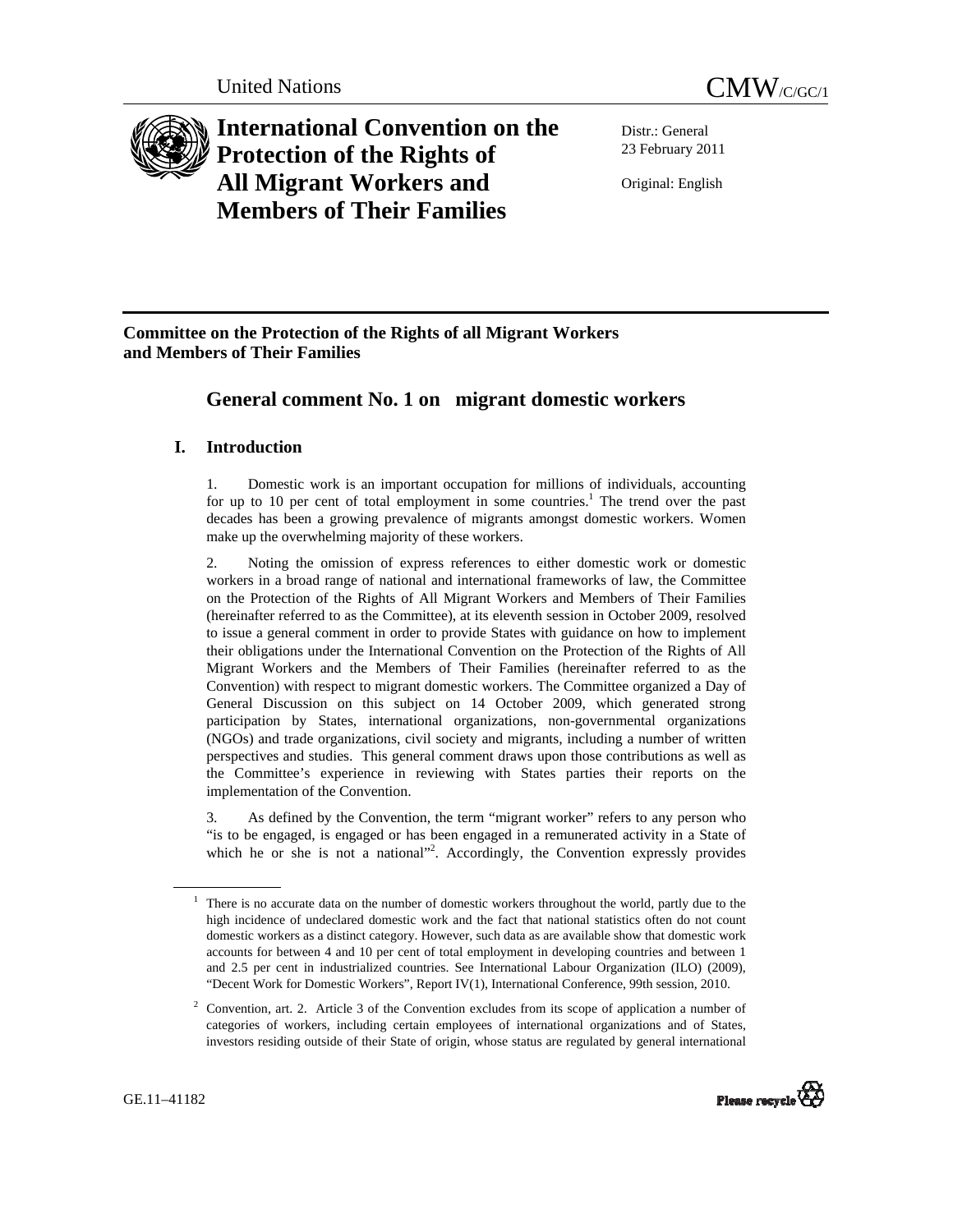protection to migrant workers and their family members not only when the migrants are actually working, but "during the entire migration process of migrant workers and members of their families, which comprises preparation for migration, departure, transit and the entire period of stay and remunerated activity in the State of employment as well as return to the State of origin or the State of habitual residence"<sup>3</sup>.

4. Depending on their administrative status under national immigration laws, some migrants are considered as documented or in a regular situation, while others are considered as non-documented or in an irregular situation. Just as the Convention delineates rights that apply to all migrant workers regardless of their status $4$ , and then distinguishes further rights of migrants who are documented or in a regular situation<sup>5</sup>, this general comment shall refer to all migrant domestic workers, unless expressly indicated.

5. The terms "domestic work" or "domestic worker" have not yet been defined in any international instruments. However, drawing on common elements found in definitions set out in national legislation<sup>6</sup>, the Committee notes that the term "domestic worker" generally refers to a person who performs work within an employment relationship in or for other people's private homes, whether or not residing in the household.

6. The Committee considers that migrant domestic workers are included in the term "migrant worker" as defined in article 2, paragraph 2, of the Convention and that any distinction made to exclude migrant domestic workers from protection would constitute a prima facie violation of the Convention.

7. Whereas many of the human rights issues and concerns identified in this general comment are relevant to all domestic workers, several issues and concerns are specific to the situation of domestic workers who are migrants. Generally, migrant domestic workers are at heightened risk of certain forms of exploitation and abuse. At the heart of their vulnerability is isolation and dependence, which can include the following elements: the isolation of life in a foreign land and often in a foreign language, far away from family; lack of basic support systems and unfamiliarity with the culture and national labour and migration laws; and dependence on the job and employer because of migration-related debt, legal status, practices of employers restricting their freedom to leave the workplace, the simple fact that the migrants' workplace may also be their only shelter and the reliance of family members back home on remittances sent back from the domestic work. Women migrant domestic workers face additional risks related to their gender, including genderbased violence. These risks and vulnerabilities are further aggravated for migrant domestic workers who are non-documented or in an irregular situation, not least because they often risk deportation if they contact State authorities to seek protection from an abusive employer.

5 Convention, Part IV.

law or specific agreements; students and trainees; and seafarers and workers on offshore installations who have not been admitted to take up residence and engage in a remunerated activity in the States of employment. Moreover, refugees and stateless persons are only included under the Convention if such application is provided in national legislation (art. 3(d)).

<sup>3</sup> Convention, art. 1.

<sup>4</sup> Convention, Part III.

<sup>&</sup>lt;sup>6</sup> See ILO (2009), "Decent Work for Domestic Workers", report IV(1), International Conference, 99th session 2010; José Maria Ramirez-Machado, *Domestic Work, Conditions of Work and Employment: A Legal Perspective,* ILO (2003)*.*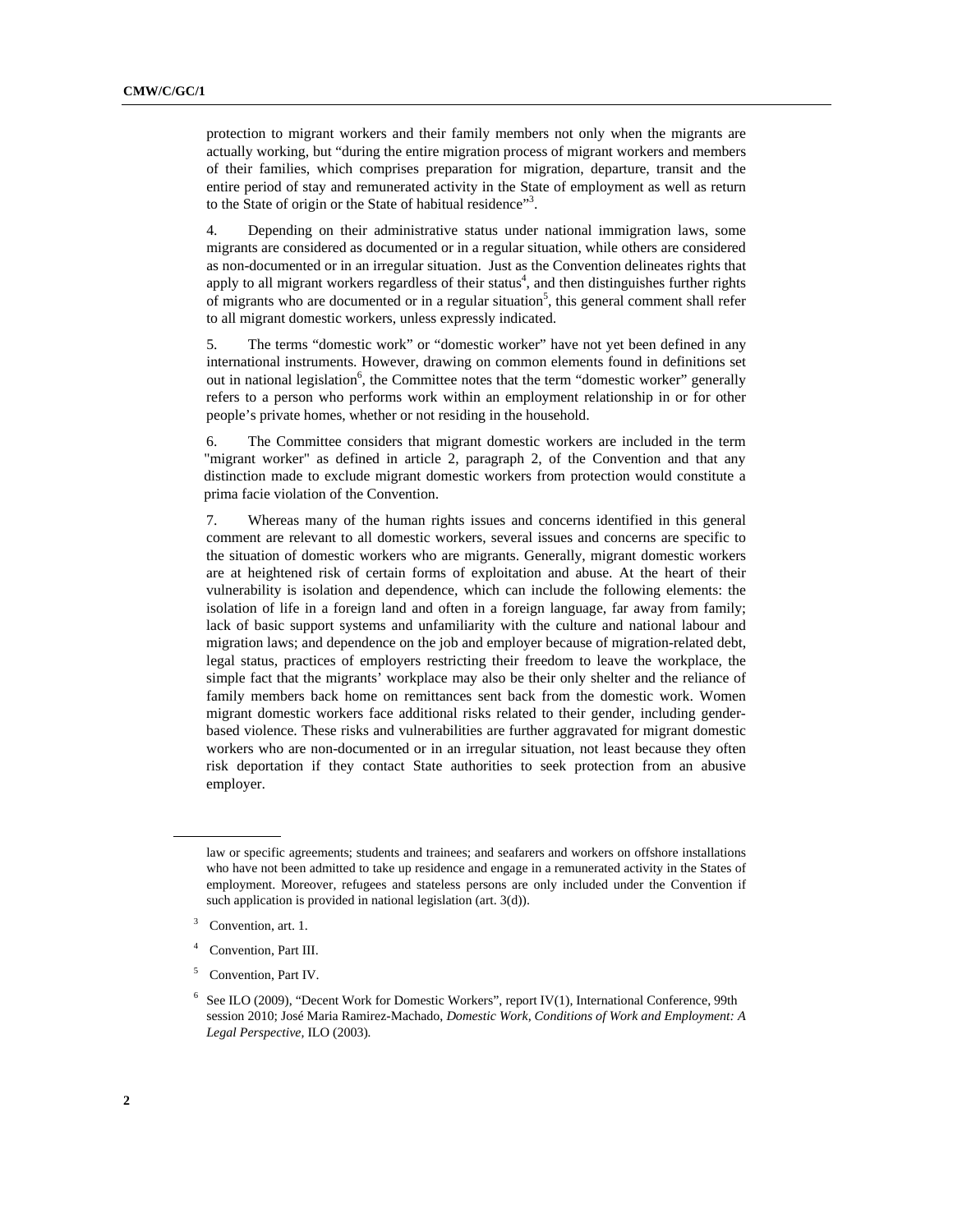#### **A. Problems faced by migrant domestic workers and members of their families**

8. The vulnerability of migrant domestic workers does not begin and end in the workplace. Migrant domestic workers face risk throughout the migration cycle with a number of factors exposing them to violations of their human rights including those protected under the Convention.

#### *Recruitment, pre-departure and in countries of transit*

9. In many countries, recruitment agencies, labour brokers, and other intermediaries charge exorbitant fees to migrant domestic workers and do not provide accurate information, meaningful preparation for migrants before travel, or written contracts. In particular, migrants are often not provided with information on their rights and on avenues for reporting abuse. Some prospective migrant domestic workers are deceived by illegal recruitment agents and lured into paying for fraudulent visas or other documentation and non-existent jobs.

10. While transiting through foreign countries, women and girls are particularly at risk of being subjected to physical and sexual abuse by agents and intermediaries.

#### *At arrival and during employment*

11. Upon arrival the migrants are often left stranded with high levels of debt from their migration and without legal papers and employment, rendering them vulnerable to abuse and exploitation. Even where contracts had been signed pre-departure, many migrant domestic workers are compelled to sign new contracts upon arrival, nearly always for less pay and often for different work conditions of employment and abode than had been agreed upon or promised and often in a language they do not understand, without legal counselling, and under duress.

12. The withholding of passports by the employer is widespread, reinforcing isolation and dependence and restricting the movement of the migrant worker out of the house as well as out of the country.

13. In the workplace, many are subjected to abusive working conditions, including:

(a) Partial and in many cases, total, restriction on movement outside the house and on communication with individuals outside the house, including with family members left behind;

(b) Excessive and often undefined working hours. Especially for migrant live-in domestic workers, there is often an express or implied expectation of total availability, where the worker can be called on to work at any time;

(c) Insufficient rest and leisure time. Many migrant domestic workers have no agreed leave day at all; others only have one day off per month and frequently any agreed "day off" is cancelled or changed arbitrarily by the employer; when the employer is on holiday, or the worker is ill, a practice of "no work – no pay" is applied. Others experience reprimands or threats of losing their jobs even where there are legitimate reasons for absence such as illness or personal/family emergencies;

(d) Restrictions on their ability to travel even for essential family matters, such as serious illness or bereavement in the family;

(e) Low salaries and late payment or non-payment of salaries. As a result of the absence or inapplicability in most countries of minimum wage laws for domestic workers, many migrant domestic workers are paid only a fraction of what other workers in comparable sectors receive, often without any traceable payments into bank accounts, or with salaries paid in kind;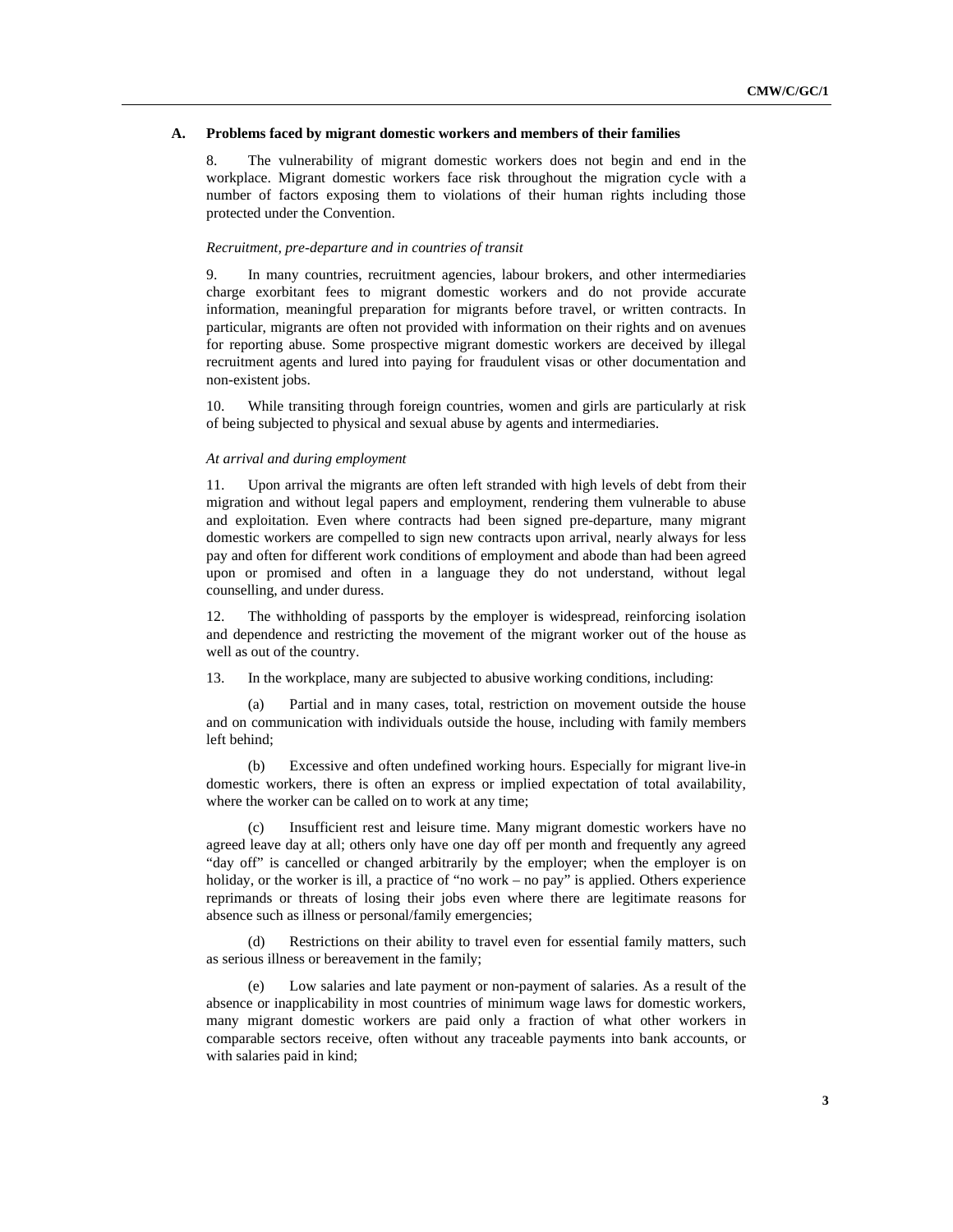(f) Lack of social security protection, including sickness and family benefits and building pension rights;

(g) Psychological, physical and sexual abuse and harassment from their employers as well as from recruitment agents or intermediaries; and

(h) Inadequate, unsanitary and degrading living accommodations.

14. The risk of abuse is heightened for child domestic workers, who make up a significant proportion of domestic workers. Their young age, isolation and separation from their families and peers, and near-total dependence on their employers exacerbate their vulnerability to violations of their rights under the Convention, including the basic right of access to education.

## *Families left behind*

15. The prolonged absence of migrant domestic workers negatively affects the family unity, and the social and psychological wellbeing of members of their families and also often results in violations of the rights of their children who have remained in the country of origin.

#### *Upon return*

16. Migrant domestic workers may encounter difficulties in reintegrating into the labour market and society in their countries of origin upon their return. They may also encounter difficulties related to the portability of pension and social security benefits.

17. Many migrants are unable to seek remedies for violations of their rights by employers because they are not entitled to stay in the country of employment once the employment relation has been terminated. As a result migrant domestic workers may for example return to the country of origin with less pay than they are due and with no possibility of seeking compensation and remedies. Those who return to their countries of origin in order to escape an abusive work relationship often have no access to support mechanisms and no possibility of seeking legal remedies.

## **B. Gaps in protection**

#### *Protection gaps: "legal"*

18. A wide body of international treaties articulate human rights, including labour rights, basic to all human beings, including all workers.<sup>7</sup> In line with other human rights treaties, the protection against abusive and exploitative labour conditions afforded under the Convention extends to all migrant workers, irrespective of their migration status. In this regard, the Committee notes with concern that, at national level, major categories of law

<sup>&</sup>lt;sup>7</sup> The core international human rights treaties all contain standards and safeguards which are of relevance to the protection of migrant domestic workers. Several of the other human rights treatymonitoring bodies have paid specific attention to the situation of migrants and migrant workers, including migrant domestic workers. See, in particular, Committee on the Elimination of Discrimination against Women, general recommendation No. 26 (2008) on women migrant workers; Committee on Economic and Social Rights, general comment No. 18 (2005) on the right to work; Committee on the Rights of the Child, general comment No. 6 (2005) on treatment of unaccompanied and separated children outside their country of origin; Committee on the Elimination of Racial Discrimination, general recommendation No. 30 (2004) on discrimination against non citizens; Human Rights Committee, general comment No. 15 (1986) on the position of aliens under the Covenant.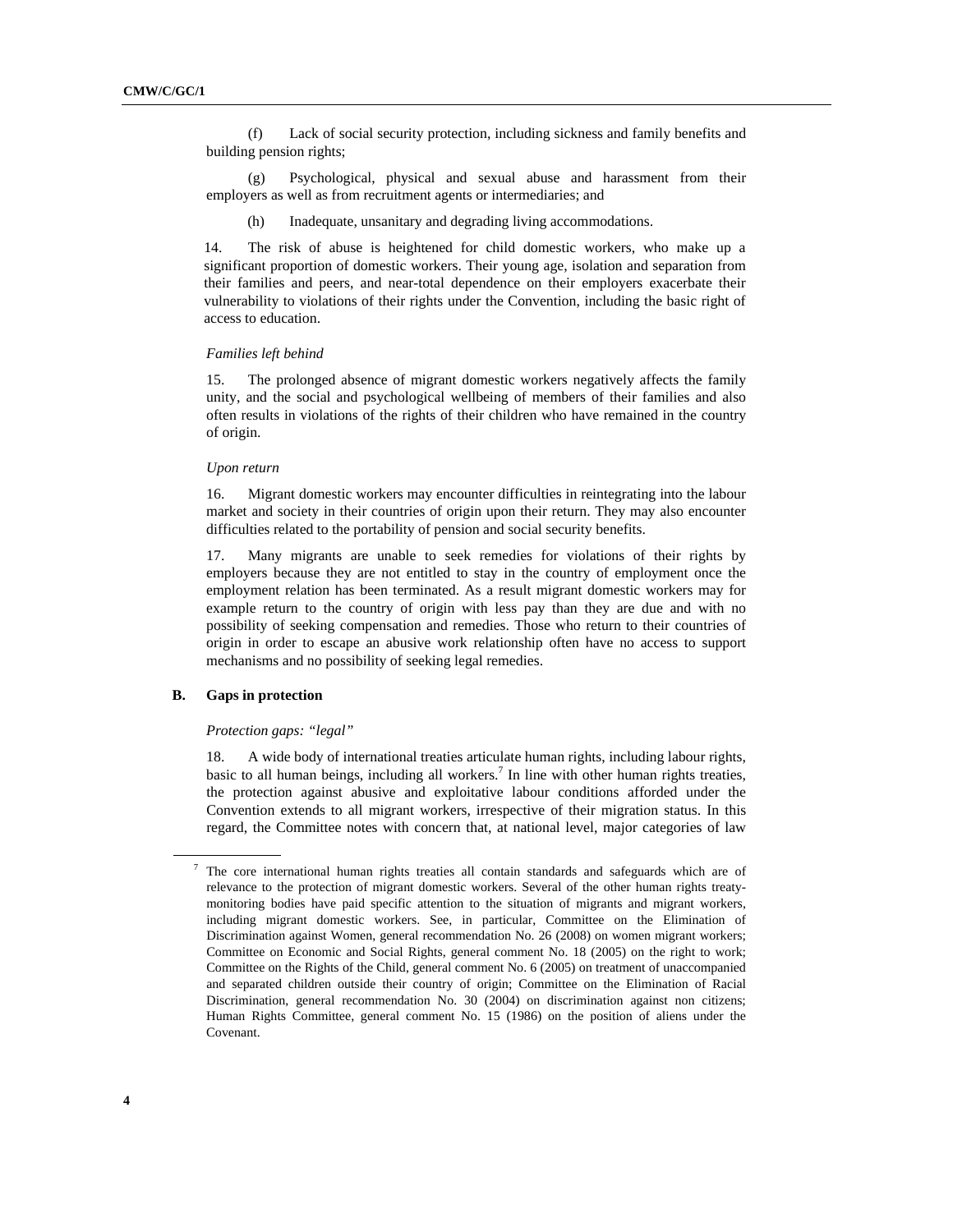often ignore, or explicitly exclude domestic work and workers in ways that contribute to exploitative labour practices and limit avenues for legal redress in cases of violations.

19. *Labour law.* In many countries, domestic workers are not legally recognized as "workers" entitled to labour protection. A number of premises and special definitions are used to exclude domestic workers from the protection of labour laws, including the consideration that they work for private persons, who are not considered to be "employers". Equally, traditional perceptions of domestic work as tasks associated with unpaid work in the home performed by women and girls as well as traditional perceptions of domestic workers as either being "family helpers" often militate against the extension of national labour law to effectively cover domestic work. Because of their de facto and/or de jure, "unrecognized" status as "workers", domestic workers are unable to exercise the rights and freedoms granted by labour law to other workers.

20. Some national labour laws include protections for domestic work and workers, but exclude migrant domestic workers from some or all of these protections. For example, migrant domestic workers are often restricted in their ability to organize for their labour rights. In other cases where labour or other standards and protections apply both to domestic work and to migrant domestic workers, laws can bar monitoring and labour inspections in home settings.

21. *Immigration law.* Laws regulating the conditions of entry and stay in countries of employment are often a source of specific vulnerabilities for migrant domestic workers. Overly restrictive immigration laws may lead to higher numbers of migrant domestic workers who are non-documented or in an irregular situation, and thus particularly vulnerable to human rights violations. Even for workers with a documented or regular migration status, similar vulnerabilities arise where immigration laws tie their status to the continued sponsorship of specific employers. Consequently, migrant domestic workers may risk deportation if they try to escape an abusive employment relationship or seek legal remedies against their employers.

22. Under some countries' laws regarding work permit and security bond conditions, women migrants, including domestic workers, who get pregnant or who are found to be HIV positive lose their permit. It is not uncommon for women migrant workers to be subjected to mandatory health testing related to sexual and reproductive health without consent or counselling.

23. *Contract law.* National laws and regulations pertaining to contracts are often inapplicable to domestic work and/or domestic workers, either categorically or as a practical matter because domestic work is performed in the informal labour market.

24. *Social security laws.* Domestic workers, especially those who are migrants, are often excluded from rights under national law related to social security. The lack of social security benefits and of gender-sensitive health care coverage further increases the vulnerability of migrant domestic workers and their dependence on their employers.

#### *Protection gap: practical*

25. Even if certain protections for migrant domestic workers are provided under national laws, there is often a gap between protections enjoyed by such workers in law and in practice. Some of the practical obstacles faced relate to the "hidden" nature of domestic work and factors preventing or deterring migrant domestic workers from claiming their rights.

26. A range of factors constitutive of domestic work itself, and even more so, of domestic work performed by migrants, hides abuses from view, and makes detection of protection needs difficult.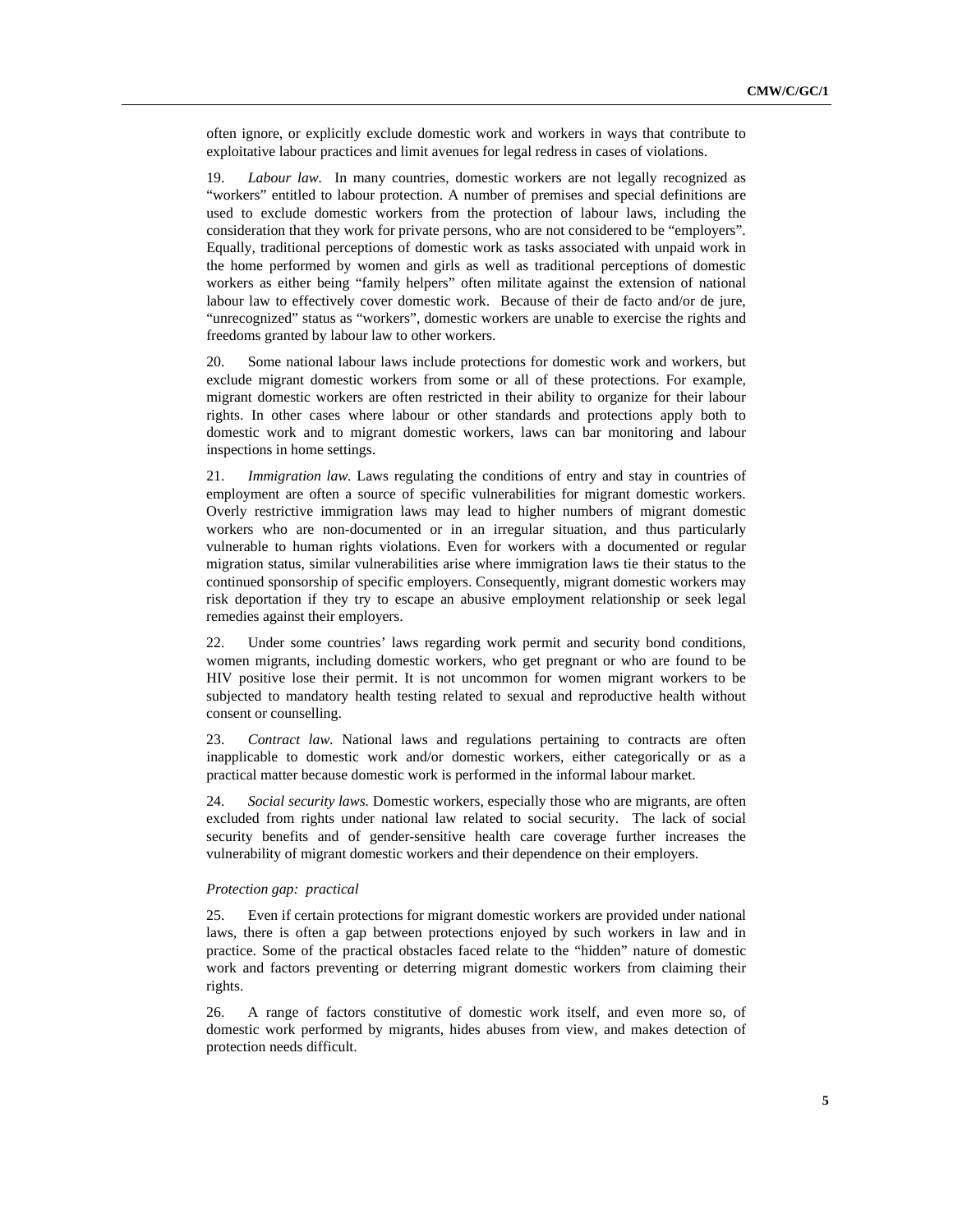(a) Workplaces are unseen, behind closed doors and out of the public eye;

(b) Domestic work is commonly part of the informal labour market, where work and workers are unregistered;

(c) The physical and social isolation of workers blocks individual and collective action;

(d) The large number of workplaces, their geographical spread and national privacy laws complicates effective inspections and monitoring by labour departments.

27. A number of factors make it difficult for migrant domestic workers to claim their rights and seek redress in case of violations, including the fact that:

(a) Specific mechanisms available to receive and address complaints from domestic workers are often not available;

(b) Migrant domestic workers often do not know to whom to address their labour problems or may be reluctant to contact the police or labour authorities out of fear of deportation. Language barriers and the costs of administrative and legal processes may be additional deterrents.

Migrant domestic workers who depend on their employers for their immigration status may not report abuse for fear of arrest, detention or deportation. In some countries, if the victim brings a formal complaint against the employer, he or she can neither seek alternative employment while the case is in court, nor leave the country for the duration of the case. These restrictions, and the long periods it may take for cases to be resolved, often lead to domestic workers choosing not to report complaints or withdrawing their cases in order to return home more quickly.

## C. **Recommendations to States parties**

#### *Pre-departure awareness-raising and training*

28. For nationals considering whether to migrate for domestic work, States parties should take appropriate measures to disseminate information on their rights under the Convention as well as the conditions of their admission and employment and their rights and obligations under the law and practice of other States (article 33). Such awarenessraising could include:

- (a) Information on different types and arrangements of domestic work;
- (b) Basic knowledge of applicable national and transnational legal frameworks;
- (c) Essential information and perspectives on:
- (i) Migration-related fees and debt;

(ii) Family aspects and effects on family life, such as separation, right to family visits or return, pregnancy during employment, etc.; and

(iii) Other risks of domestic work outside the country of origin.

29. For workers who have made the decision to migrate for domestic work, States parties are encouraged to develop more specific pre-departure training and awarenessraising programmes. Such training may be developed in consultation with relevant nongovernmental organizations, migrant domestic workers and their families, and recognized and reliable recruitment agencies, and could cover:

(a) A comprehensive "know your rights" curriculum, covering both international and national frameworks, using the Convention as a reference;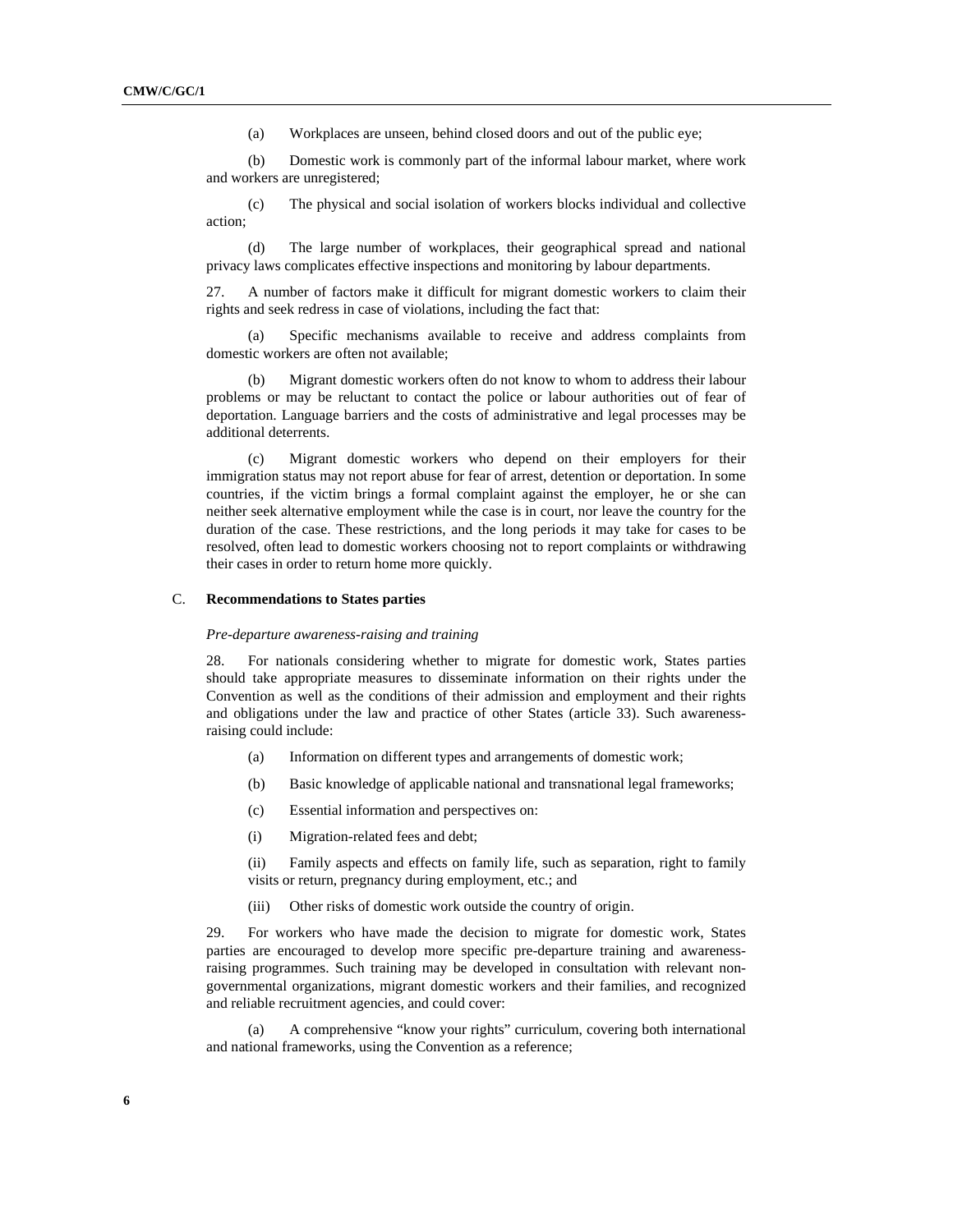(b) "Know your obligations" orientation to essential aspects of the law and culture of the country of employment;

(c) "Awareness-raising" training, including issues of migration, working conditions, social security, debt, finance and work-related fees and basic knowledge on methods of conflict resolution, and avenues for redress;

(d) Financial literacy, including information on remittances and saving schemes;

(e) Contact information for emergency assistance, including embassies and consulates and relevant civil society organizations in countries of employment; and

(f) Other information needed on logistics, safety, health, human rights issues and points of assistance during the entire migratory process.

30. Where appropriate, States parties could also support pre-departure training offering:

(a) Basic language preparation;

(b) Training for specific types of work, including key job skills where appropriate; and

(c) Cross-cultural destination-specific orientation.

## *Cooperation among States*

31. States of origin, States of transit and States of employment share the responsibility for regulating and monitoring recruitment and placement processes.

32. In line with articles 64 and 65, States of origin and employment are encouraged to cooperate on:

(a) Protection-sensitive and transparent frameworks and agreements, including bilateral, multilateral and regional agreements between States;

(b) The use of standard, unified and binding employment contracts, with fair, full and clear conditions and labour standards that are enforceable – and enforced – by systems of law in countries both of origin and employment. Such standard contracts, as well as services where migrant domestic workers can receive counselling and guidance or submit complaints, could also usefully be included in bilateral and multilateral agreements between countries of origin and employment;

(c) Regular and public reporting of migrant domestic worker flows, employment, rights issues, training and other programmes, and issues of justice administration.

#### *Recruitment agencies*

33. In accordance with article 66, States parties have an obligation to effectively regulate and monitor labour brokers, recruitment agencies and other intermediaries to ensure that they respect the rights of domestic workers.

34. Agencies engaged in the movement of migrant domestic workers, whether in countries of origin, transit or employment, must be subject to authorization, approval and supervision by public authorities. This may take the form of formal, regular, transparent and State-regulated:

(a) Licensing, possibly involving processes of accreditation and periodic renewal;

- (b) Monitoring, inspection and evaluation;
- (c) Sanctions and penalties;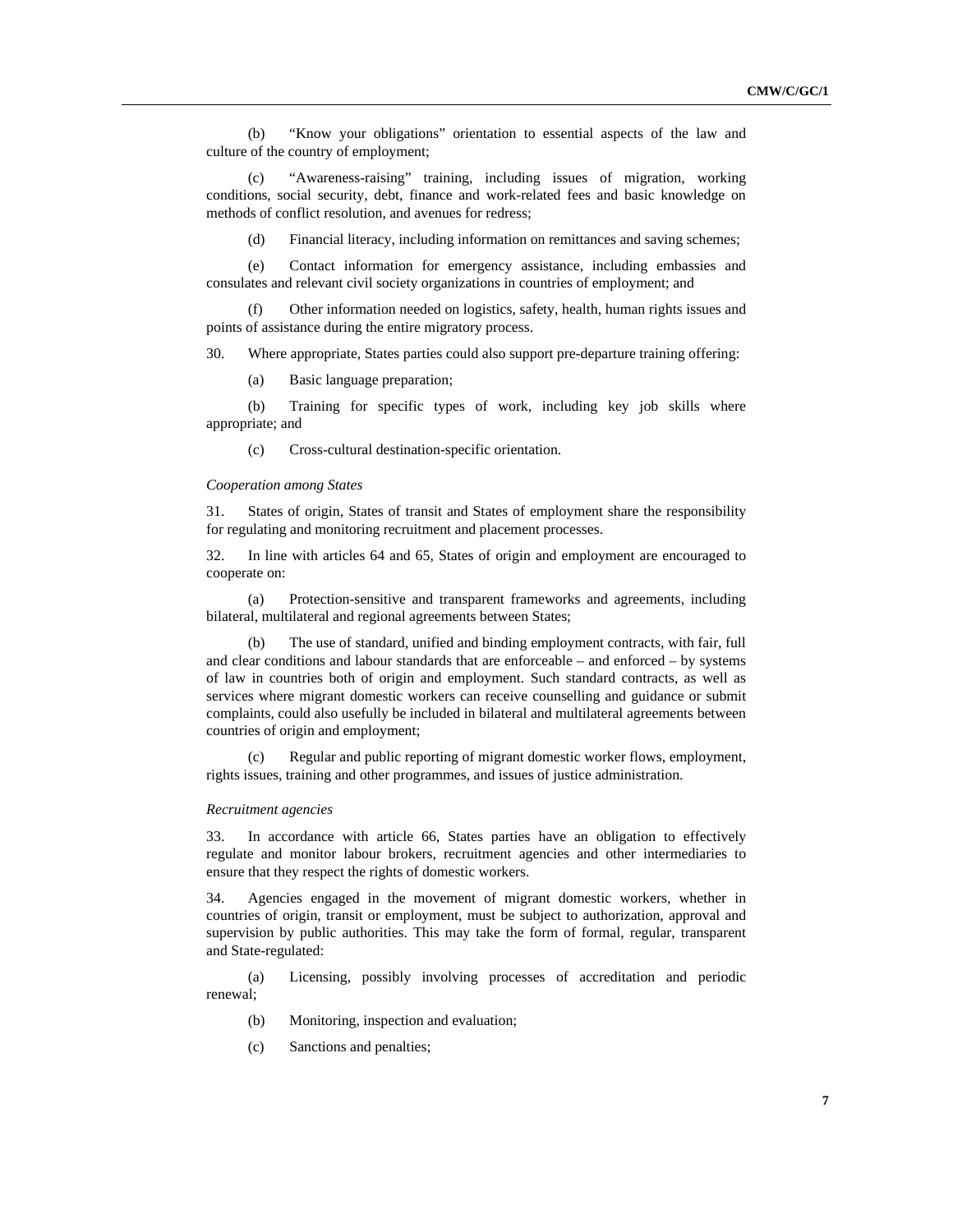(d) Systems of recording and reporting, including web-based formats that are widely and easily accessible to the public, with particular attention to instances of complaints and conflicts involving workers.

35. States parties should establish specific criteria relating to migrant domestic workers' rights and ensure that only those agencies observing these criteria and codes can continue to operate. Such criteria could usefully be established in consultations with migrant workers' organizations themselves, non-governmental organizations working with migrant workers and with workers' and employers' organizations.

36. Additionally, States parties are encouraged to adopt codes of conduct on the recruitment of migrant domestic workers, including specific rules governing fees and salary deductions, and to provide for appropriate penalties and sanctions to enforce them. States parties should ban recruitment fees charged to domestic workers, including through salary deductions.

#### *Conditions of work*

37. The rights of migrant domestic workers should be dealt with within the larger framework of decent work for domestic workers. In this regard, the Committee considers that domestic work should be properly regulated by national legislation to ensure that domestic workers enjoy the same level of protection as other workers.<sup>8</sup>

38. Accordingly, labour protections in national law should be extended to domestic workers to ensure equal protection under the law, including provisions related to minimum wages, hours of work, days of rest, freedom of association, social security protection, including with respect to maternity, pension rights and health insurance, as well as additional provisions specific to the circumstances of domestic work. In this regard, migrant domestic workers should enjoy treatment not less favourable than that which applies to nationals of the State of employment (article 25).

39. States should protect the right of migrant domestic workers to freedom of movement and residence, including by ensuring that migrant domestic workers are not required to live with their employers or stay in the house during their time off (article 39). States should also ensure that migrant domestic workers retain possession of travel and identity documents (article 21). In addition, States should take all necessary measures to promote a shift in public perceptions so that domestic work becomes widely recognized as work and domestic workers as workers with fundamental rights, including labour rights.

40. States parties are encouraged to ensure that migrant domestic workers have explicit, written terms of employment, in a language they can understand, outlining their specific duties, hours, remuneration, days of rest, and other conditions of work, in contracts that are free, fair and fully consented to. In particular, States parties may wish to consider developing model or standard provisions for these purposes.

41. States parties should include provisions for monitoring mechanisms of the working conditions of migrant domestic workers in national legislation and strengthen labour inspection services to carry out such monitoring and to receive, investigate and address complaints of alleged violations.

<sup>8</sup> This recommendation is in line with Committee on Economic, Social and Cultural Rights general comment No. 18 (2005) on the right to work, para. 10.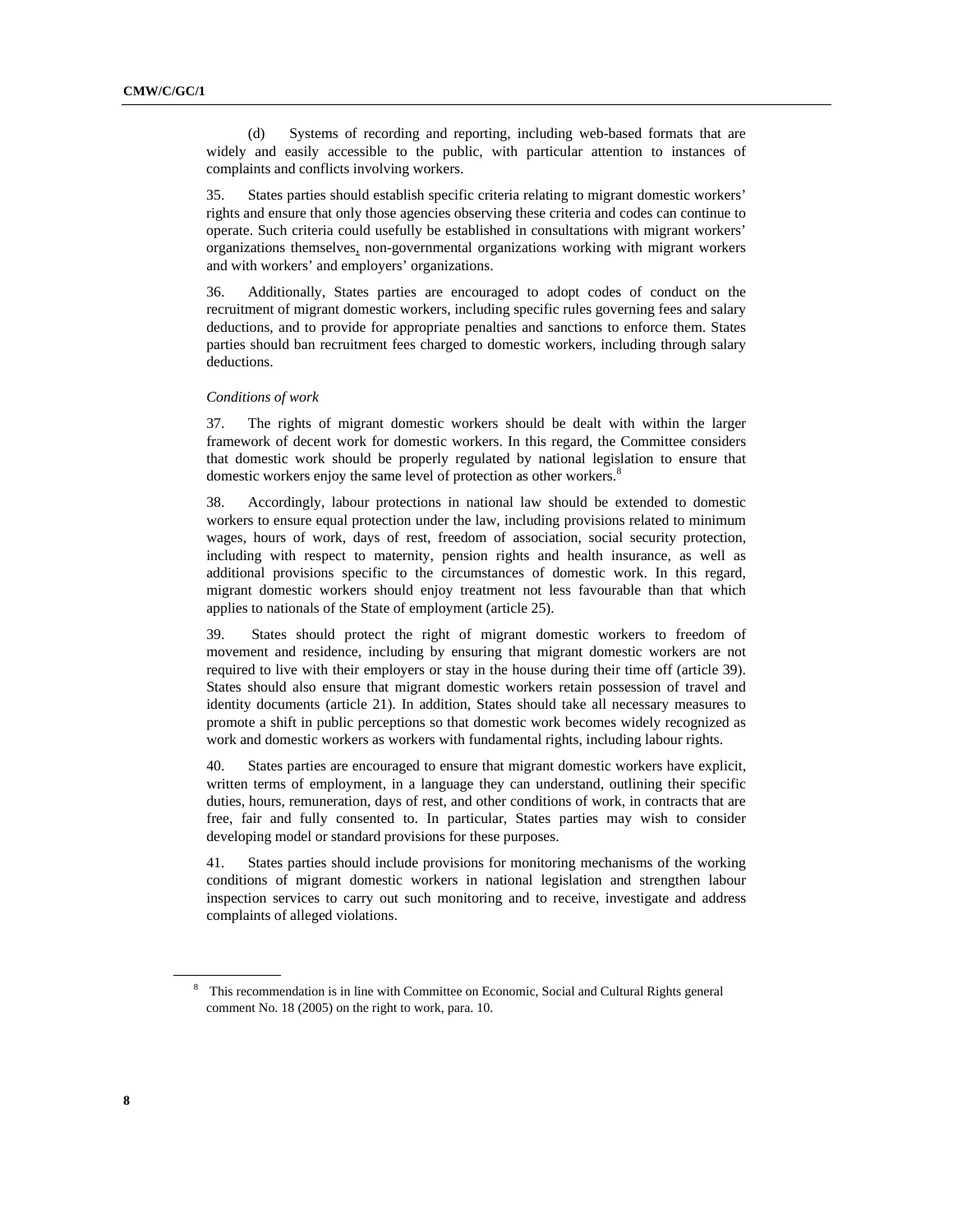*Social security and health services* 

42. States parties should ensure that migrant domestic workers are granted access to social security benefits on the basis of equal treatment with nationals (article 27).

43. States should ensure effective access of all migrant domestic workers to any medical care urgently required to avoid irreparable harm to their health (article 28). Particular attention should be given to women migrant domestic workers with irregular status, who are especially vulnerable during pregnancy, as they are often afraid to contact public health services out of fear of deportation. States should not require public health institutions providing care to report data on the regular or irregular status of a patient to immigration authorities.

44. States should ensure that migrant domestic workers in a documented or regular situation enjoy equal treatment with nationals in relation to social and health services  $(\text{article } 43(1)(e))$ . Moreover, the Committee recalls the obligations assumed by States under other core international human rights treaties, notably the International Covenant on Economic, Social and Cultural Rights, to take appropriate measures towards ensuring to all persons within their jurisdiction, irrespective of their immigration status, the highest attainable standard of physical and mental health and medical care, services and attention in the event of sickness<sup>9</sup>

#### *Right to organize for collective bargaining and protection*

45. The right to organize and to engage in collective bargaining is essential for migrant domestic workers to express their needs and defend their rights, in particular through trade unions (articles 26 and 40) and labour organizations.

46. The laws of States parties, particularly countries of employment of migrant domestic workers, should recognize the right of the latter to form and join organizations, regardless of migration status (article 26) and self-organization should be encouraged.

47. States parties are encouraged to provide migrant domestic workers with information about relevant associations that can provide assistance in the country/city of origin and employment.

#### *Freedom of religion or belief and freedom of expression*

48. States parties should take effective measures to ensure that migrant domestic workers are free to practise the religion or belief of their choice, as well as their freedom of expression, individually or in community with others, in public and in private, in accordance with articles 12 and 13 of the Convention and other international human rights standards (articles 12 and 13).

## *Access to justice and remedies*

49. States of employment should ensure that all migrant domestic workers have access to mechanisms for bringing complaints about violations of their rights (articles 18, paragraph 1, and 83). States parties should ensure that such complaints are investigated in

<sup>&</sup>lt;sup>9</sup> See International Covenant on Economic, Social and Cultural Rights, art. 12. As the Committee on Economic, Social and Cultural Rights underlines in its general comment No. 20 (2009) on nondiscrimination in economic, social and cultural rights, "The Covenant rights apply to everyone including non-nationals, such as refugees, asylum-seekers, stateless persons, migrant workers and victims of international trafficking, regardless of legal status and documentation" (para. 30). See also Committee on the Elimination of All Forms of Racial Discrimination, general recommendation No. 30 (2004) on discrimination against non citizens.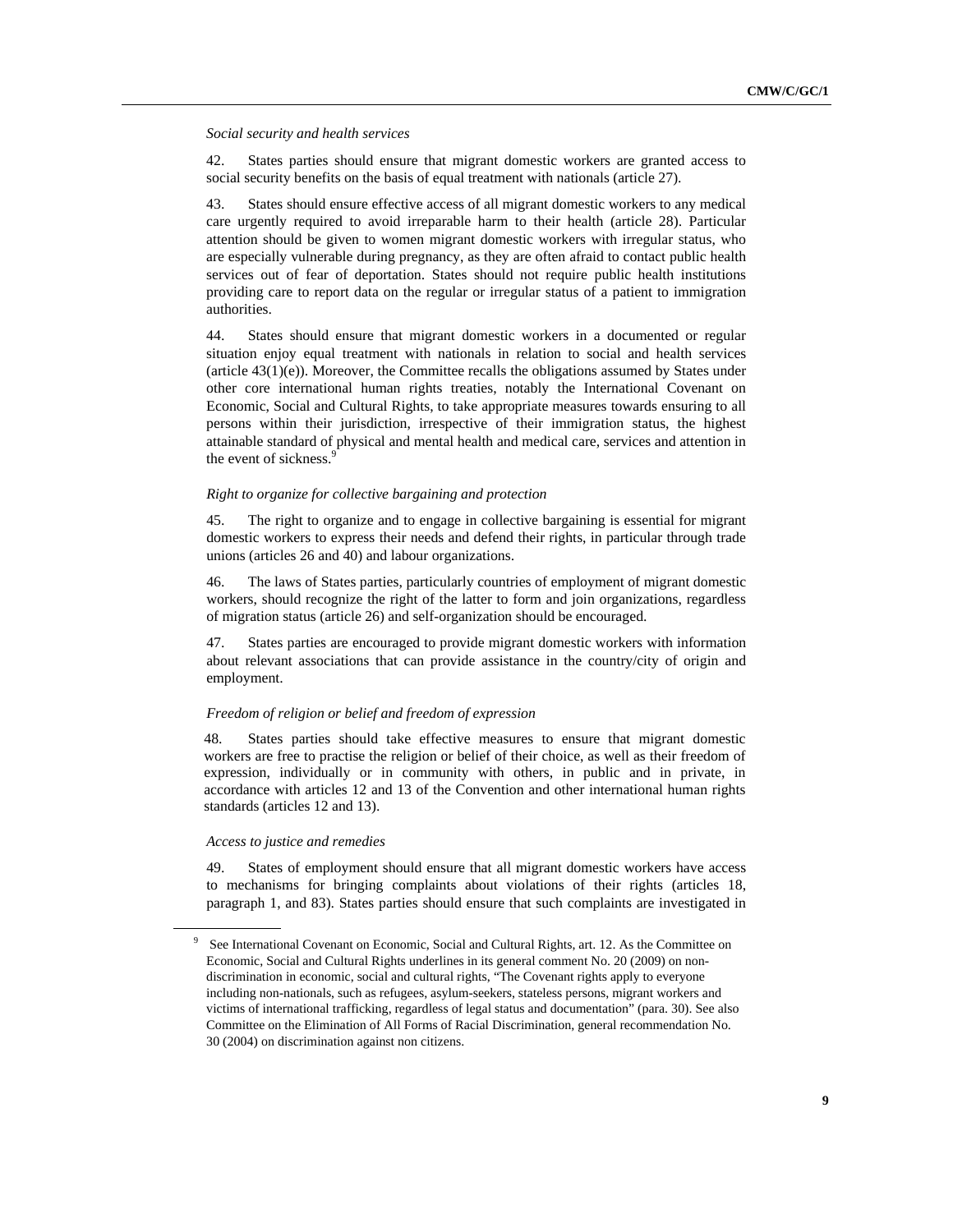an appropriate manner and within a reasonable period of time and that cases of violations are appropriately sanctioned. To facilitate access to redress mechanisms, States parties could for example designate a domestic workers' Ombudsperson. States parties should also ensure that migrant domestic workers can obtain legal redress and remedies for violations of their rights by employers who enjoy diplomatic immunity under the Vienna Convention on Diplomatic Relations.

50. In order to ensure effective access to justice and remedies for all migrant domestic workers, the Committee considers that migrant domestic workers should be able to access courts and other justice mechanisms without fear of being deported as a consequence, and that migrant domestic workers should have access to temporary shelter when needed due to the abusive circumstances of their employment. States parties are encouraged to consider time-bound or expedited legal proceedings to address complaints by migrant domestic workers. Moreover, States parties are encouraged to enter into bilateral agreements in order to ensure that migrants who return to their country of origin may have access to justice in the country of employment, including to complain about abuse and to claim unpaid wages and benefits.

#### *Access to regular migration status*

51. With a view to preventing irregular migration as well as smuggling and human trafficking, States parties should ensure that migrant domestic workers have access to regular channels for migration based on actual demand (article 68).

52. States parties should take appropriate measures to address the extreme vulnerability of undocumented migrant domestic workers, especially women and children. In particular, States parties should consider policies, including regularization programmes, to avoid or resolve situations in which migrant domestic workers are undocumented or are at risk of falling into irregular status (article 69).

53. States parties should avoid making the immigration status of migrant domestic workers conditional on the sponsorship or guardianship of a specific employer, since any such arrangement may unduly restrict the liberty of movement of migrant domestic workers (article 39) and increases their vulnerability to exploitation and abuse, including in conditions of forced labour or servitude (article 11).

## *Respect for family unity*

54. States parties shall take appropriate measures to protect the unity of the families of migrant domestic workers in a regular situation (article 44, paragraph 1). In particular, migrant domestic workers should have reasonable opportunities for family contact and family-related mobility, including opportunities to communicate with family left behind, travel to participate in essential family matters such as funerals, and, especially in the case of long-term migrants, to visit spouses and children in other countries. States parties should ensure that children separated from one or both parents are allowed to maintain direct contact with both parents on a regular basis.

55. Moreover, States parties should take appropriate measures with regard to migrant domestic workers in a regular situation to facilitate their reunification with their spouses and children (article 44, paragraph 2). In the event of the death of or divorce from a migrant worker with a regular status, States parties should favourably consider granting independent residence status to family members of that migrant worker (article 50).

## *Special protections for children*

56. In line with the Convention on the Rights of the Child and relevant International Labour Organization (ILO) instruments, States should ensure that migrant children do not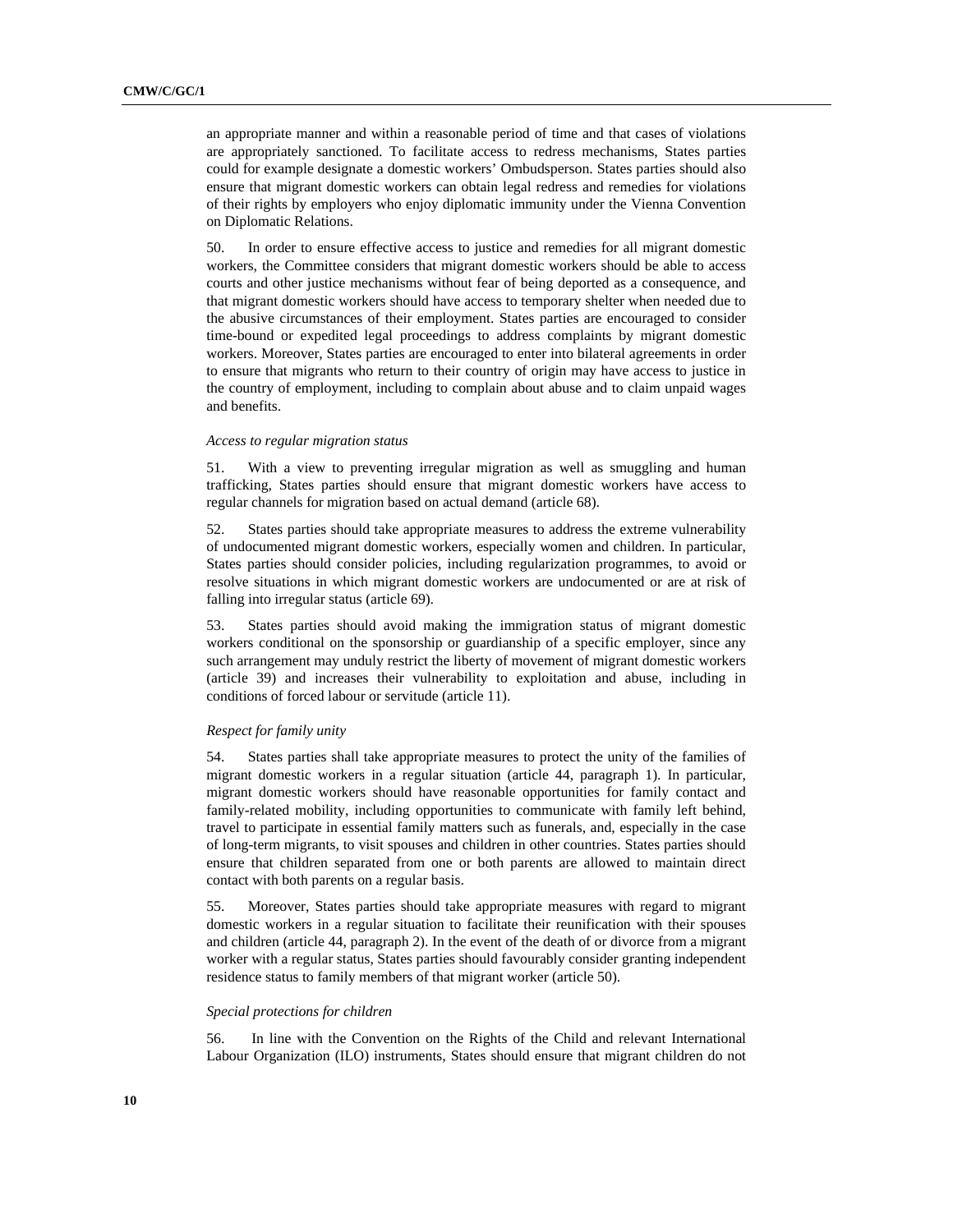perform any type of domestic work which is likely to be hazardous or harmful to their health or physical, mental, spiritual, moral or social development. States shall refrain from adopting policies aimed at recruiting domestic migrant children.

57. States parties shall ensure that all migrant children, independently of their migration status, have access to free and compulsory primary education as well as to secondary education on the basis of equality of treatment with nationals of the State concerned (article 30), and that the domestic work carried out by children does not interfere with their education. Schools should not be required to report data on the regular or irregular status of pupils to immigration authorities.

58. Children of migrant domestic workers shall be registered soon after birth, independently of the migration status of their parents, and be provided with birth certificates and other identity documents States should take all appropriate measures to ensure that children are not deprived of a nationality. (article 29)

59. States parties should eliminate discriminatory policies and practices that deny or restrict the rights of children of migrant domestic workers, notably their right to health and education (articles 28 and 30).

## *Gender perspective*

60. As noted by the Committee on the Elimination of All Forms of Discrimination against Women, the position of female migrants is different from that of male migrants with regard to, *inter alia,* the migration channels used, the sectors of the labour market where they are employed, the forms of abuse they suffer and the consequences and impact thereof.<sup>10</sup> Recognizing that most domestic workers are women and girls and taking into consideration traditional roles, the gendered labour market, the universal prevalence of gender-based violence and the worldwide feminization of poverty and labour migration, States should incorporate a gender perspective in efforts to understand their specific problems and develop remedies to the gender-based discrimination that they face throughout the migration process.

61. States parties should repeal sex-specific bans and discriminatory restrictions on women's migration on the basis of age, marital status, pregnancy or maternity status (articles 1 and 7), including restrictions that require women to get permission from their spouse or male guardian to obtain a passport or to travel (article 8) or bans on women migrant domestic workers marrying nationals or permanent residents (article 14), or securing independent housing. States parties should also repeal discriminatory laws, regulations and practices related to HIV, including those which result in the loss of work visas based on HIV status, and ensure that medical testing of migrant domestic workers, including tests for pregnancy or HIV, is only done voluntarily and subject to informed consent.

## *Embassies and consulates*

62. While the States of employment have the primary responsibility to protect the rights of migrant domestic workers, embassies and consulates of States of origin should play an active role in protecting the rights of their nationals employed as migrant domestic workers. In particular, embassies and consulates of countries of origin that are present in countries

<sup>&</sup>lt;sup>10</sup> Committee on the Elimination of Discrimination against Women, general recommendation No. 26 (2008) on women migrant workers, para. 5.